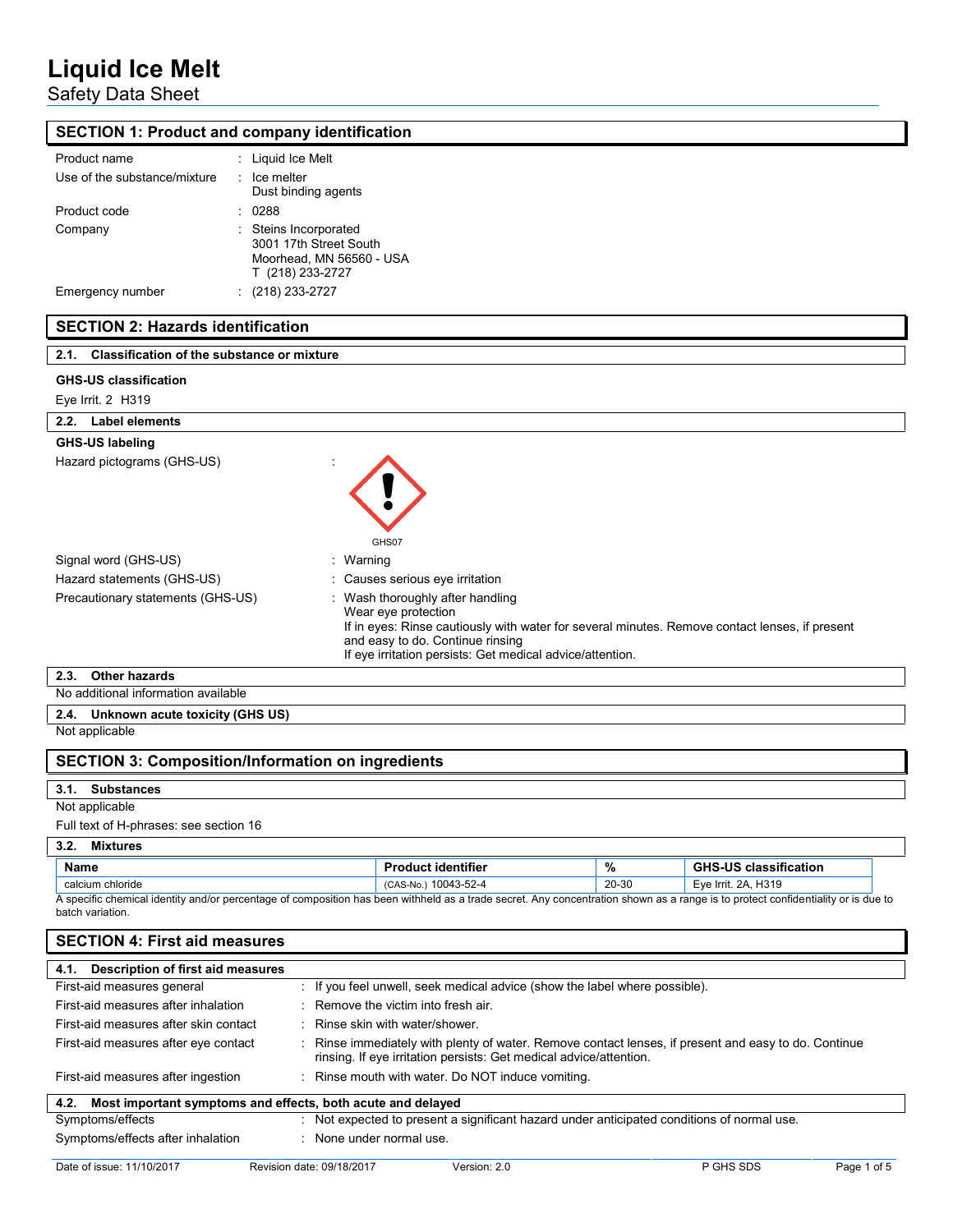## Safety Data Sheet

| Symptoms/effects after skin contact | Contact during a long period may cause slight irritation. |
|-------------------------------------|-----------------------------------------------------------|
| Symptoms/effects after eye contact  | Causes serious eye irritation.                            |
| Symptoms/effects after ingestion    | Gastrointestinal complaints.                              |

**4.3. Indication of any immediate medical attention and special treatment needed**

Treat symptomatically.

| <b>SECTION 5: Firefighting measures</b>                       |                                                                                                                                                                                                                                         |  |
|---------------------------------------------------------------|-----------------------------------------------------------------------------------------------------------------------------------------------------------------------------------------------------------------------------------------|--|
| 5.1. Extinguishing media                                      |                                                                                                                                                                                                                                         |  |
| Suitable extinguishing media                                  | Adapt extinguishing media to the environment.                                                                                                                                                                                           |  |
| Special hazards arising from the substance or mixture<br>5.2. |                                                                                                                                                                                                                                         |  |
| Reactivity                                                    | Avoid contact with: methyl vinyl ether, sulfuric acid, zinc. This product may react with oxidizing<br>agents.                                                                                                                           |  |
| 5.3. Advice for firefighters                                  |                                                                                                                                                                                                                                         |  |
| Firefighting instructions                                     | : Exercise caution when fighting any chemical fire. Use water spray or fog for cooling exposed<br>containers. Take account of environmentally hazardous firefighting water.                                                             |  |
| Protection during firefighting                                | : Do not enter fire area without proper protective equipment, including respiratory protection.                                                                                                                                         |  |
| Special protective equipment for fire fighters                | : Standard protective clothing and equipment (Self Contained Breathing Apparatus) for fire<br>fighters. Use self-contained breathing apparatus (SCBA) with a chemical protection suit only<br>where personal (close) contact is likely. |  |

| <b>SECTION 6: Accidental release measures</b>                            |                                                                                                      |  |  |
|--------------------------------------------------------------------------|------------------------------------------------------------------------------------------------------|--|--|
| 6.1. Personal precautions, protective equipment and emergency procedures |                                                                                                      |  |  |
| General measures                                                         | : Isolate from fire, if possible, without unnecessary risk.                                          |  |  |
| 6.1.1. For non-emergency personnel                                       |                                                                                                      |  |  |
| Protective equipment                                                     | : Protective goggles. Gloves. Protective clothing.                                                   |  |  |
| Emergency procedures                                                     | Evacuate unnecessary personnel. Avoid contact with skin, eyes and clothing. Ventilate spillage area. |  |  |
| 6.1.2. For emergency responders                                          |                                                                                                      |  |  |
| Protective equipment                                                     | Equip cleanup crew with proper protection.                                                           |  |  |
| Emergency procedures                                                     | Stop leak if safe to do so. Stop release. Ventilate area.                                            |  |  |
| 6.2. Environmental precautions                                           |                                                                                                      |  |  |

| <b>V.L.</b> LININGINGING PICCOUNCILS                                         |                                                                                                  |  |
|------------------------------------------------------------------------------|--------------------------------------------------------------------------------------------------|--|
| Avoid release to the environment. Prevent entry to sewers and public waters. |                                                                                                  |  |
| 6.3. Methods and material for containment and cleaning up                    |                                                                                                  |  |
| For containment                                                              | Contain released substance, pump into suitable containers.                                       |  |
| Methods for cleaning up                                                      | This material and its container must be disposed of in a safe way, and as per local legislation. |  |
| Reference to other sections<br>6.4.                                          |                                                                                                  |  |

#### **6.4. Reference to other sections** No additional information available

## **SECTION 7: Handling and storage**

| 7.1. Precautions for safe handling                                |                                                                                                                                                                                                                                                                       |  |  |
|-------------------------------------------------------------------|-----------------------------------------------------------------------------------------------------------------------------------------------------------------------------------------------------------------------------------------------------------------------|--|--|
| Precautions for safe handling                                     | : Comply with the legal requirements. Do not handle until all safety precautions have been read<br>and understood. Use personal protective equipment as required. Do not eat, drink or smoke<br>when using this product. Do not get in eyes, on skin, or on clothing. |  |  |
| Hygiene measures                                                  | : Wash thoroughly after handling. Wash contaminated clothing before reuse.                                                                                                                                                                                            |  |  |
| 7.2. Conditions for safe storage, including any incompatibilities |                                                                                                                                                                                                                                                                       |  |  |
| <b>Technical measures</b>                                         | : Comply with applicable regulations.                                                                                                                                                                                                                                 |  |  |
| Storage conditions                                                | : Keep container closed when not in use.                                                                                                                                                                                                                              |  |  |
| Incompatible products                                             | : Strong acids. Strong oxidizing agents.                                                                                                                                                                                                                              |  |  |
| Incompatible materials                                            | : Heat sources. Open flame.                                                                                                                                                                                                                                           |  |  |
| Storage area                                                      | : Meet the legal requirements. Store in a cool area. Store in a dry area.                                                                                                                                                                                             |  |  |
| Special rules on packaging                                        | meet the legal requirements.                                                                                                                                                                                                                                          |  |  |

## **SECTION 8: Exposure controls/personal protection**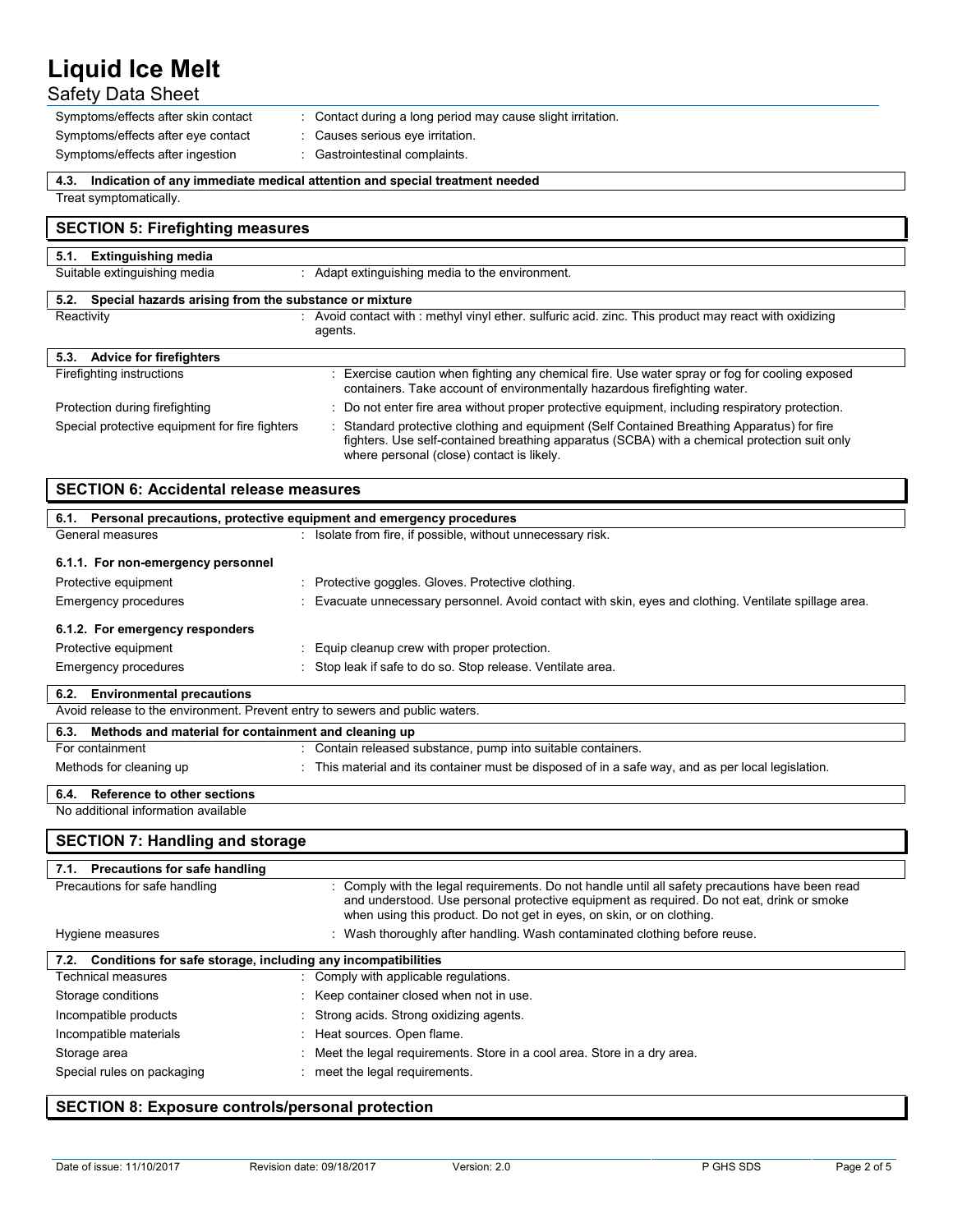Safety Data Sheet

| <b>Control parameters</b><br>8.1. |                                                                                                                                                                                                                                                                      |
|-----------------------------------|----------------------------------------------------------------------------------------------------------------------------------------------------------------------------------------------------------------------------------------------------------------------|
| calcium chloride (10043-52-4)     |                                                                                                                                                                                                                                                                      |
| Not applicable                    |                                                                                                                                                                                                                                                                      |
| 8.2. Exposure controls            |                                                                                                                                                                                                                                                                      |
| Appropriate engineering controls  | Ensure good ventilation of the work station. Ventilation rates should be matched to conditions. If<br>applicable, use process enclosures, local exhaust ventilation, or other engineering controls to<br>maintain airborne levels below recommended exposure limits. |

Personal protective equipment : Use appropriate personal protective equipment when risk assessment indicates this is necessary. Gloves. Safety glasses. Protective clothing.



### **SECTION 9: Physical and chemical properties**

| Information on basic physical and chemical properties<br>9.1. |                                   |  |  |
|---------------------------------------------------------------|-----------------------------------|--|--|
| Physical state                                                | Liquid                            |  |  |
| Appearance                                                    | Blue-green. Clear to hazy liquid. |  |  |
| Odor                                                          | mild                              |  |  |
| Odor threshold                                                | No data available                 |  |  |
| pH                                                            | $9 - 10$                          |  |  |
| Melting point                                                 | No data available                 |  |  |
| Freezing point                                                | No data available                 |  |  |
| Boiling point                                                 | No data available                 |  |  |
| Flash point                                                   | > 200 °F Closed Cup               |  |  |
| Relative evaporation rate (butyl acetate=1)                   | No data available                 |  |  |
| Flammability (solid, gas)                                     | No data available                 |  |  |
| <b>Explosion limits</b>                                       | No data available                 |  |  |
| <b>Explosive properties</b>                                   | No data available                 |  |  |
| Oxidizing properties                                          | No data available                 |  |  |
| Vapor pressure                                                | No data available                 |  |  |
| Relative density                                              | No data available                 |  |  |
| Relative vapor density at 20 °C                               | No data available                 |  |  |
| Specific gravity / density                                    | $1.2$ g/ml                        |  |  |
| Solubility                                                    | Soluble in water.                 |  |  |
| Log Pow                                                       | No data available                 |  |  |
| Log Kow                                                       | No data available                 |  |  |
| Auto-ignition temperature                                     | No data available                 |  |  |
| Decomposition temperature                                     | No data available                 |  |  |
| Viscosity                                                     | No data available                 |  |  |
| Viscosity, kinematic                                          | No data available                 |  |  |
| Viscosity, dynamic                                            | No data available                 |  |  |
| VOC content                                                   | $0\%$                             |  |  |

### **SECTION 10: Stability and reactivity**

#### **10.1. Reactivity**

Avoid contact with : methyl vinyl ether. sulfuric acid. zinc. This product may react with oxidizing agents.

#### **10.2. Chemical stability**

Stable under normal conditions.

### **10.3. Possibility of hazardous reactions**

Refer to section 10.1 on Reactivity.

### **10.4. Conditions to avoid**

No additional information available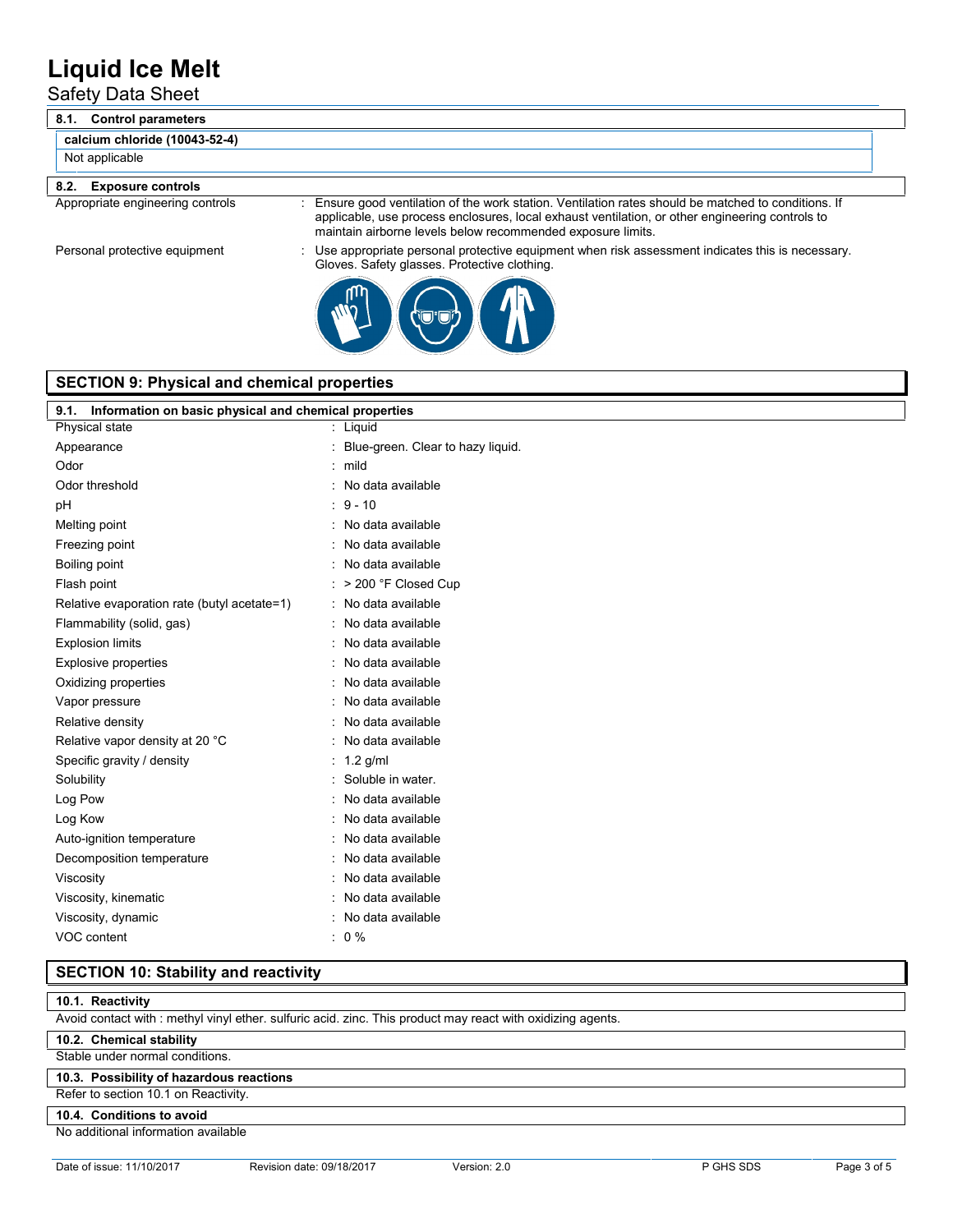## Safety Data Sheet

#### **10.5. Incompatible materials**

zinc. Oxidizing agents.

#### **10.6. Hazardous decomposition products**

Under normal conditions of storage and use, hazardous decomposition products should not be produced.

## **SECTION 11: Toxicological information**

| 11.1. Information on toxicological effects            |                                                             |
|-------------------------------------------------------|-------------------------------------------------------------|
| Acute toxicity                                        | Not classified                                              |
| Skin corrosion/irritation                             | Not classified                                              |
|                                                       | pH: 9 - 10                                                  |
| Serious eye damage/irritation                         | : Causes serious eye irritation.                            |
|                                                       | pH: 9 - 10                                                  |
| Respiratory or skin sensitization                     | : Not classified                                            |
| Germ cell mutagenicity                                | Not classified                                              |
| Carcinogenicity                                       | Not classified                                              |
| Reproductive toxicity                                 | Not classified                                              |
| Specific target organ toxicity $-$ single exposure :  | Not classified                                              |
| Specific target organ toxicity – repeated<br>exposure | : Not classified                                            |
| Aspiration hazard                                     | : Not classified                                            |
| Symptoms/effects after inhalation                     | : None under normal use.                                    |
| Symptoms/effects after skin contact                   | : Contact during a long period may cause slight irritation. |
| Symptoms/effects after eye contact                    | : Causes serious eye irritation.                            |
| Symptoms/effects after ingestion                      | : Gastrointestinal complaints.                              |
| Likely routes of exposure                             | Skin and eye contact                                        |

## **SECTION 12: Ecological information**

#### **12.1. Toxicity**

| No additional information available |  |  |
|-------------------------------------|--|--|
| 12.2. Persistence and degradability |  |  |
| No additional information available |  |  |
| 12.3. Bioaccumulative potential     |  |  |
| No additional information available |  |  |

#### **SECTION 13: Disposal considerations**

#### **13.1. Waste treatment methods**

Product/Packaging disposal recommendations : Dispose in a safe manner in accordance with local/national regulations.

#### **SECTION 14: Transport information**

#### **Department of Transportation (DOT)**

In accordance with DOT : Not regulated for transport

## **Additional information**

Other information **contains the contact of the Contract Contract Contract Contract Contract Contract Contract Contract Contract Contract Contract Contract Contract Contract Contract Contract Contract Contract Contract Cont** 

#### **ADR**

No additional information available

#### **Transport by sea**

No additional information available

#### **Air transport**

No additional information available

### **SECTION 15: Regulatory information**

All components of this product are listed, or excluded from listing, on the United States Environmental Protection Agency Toxic Substances Control Act (TSCA) inventory